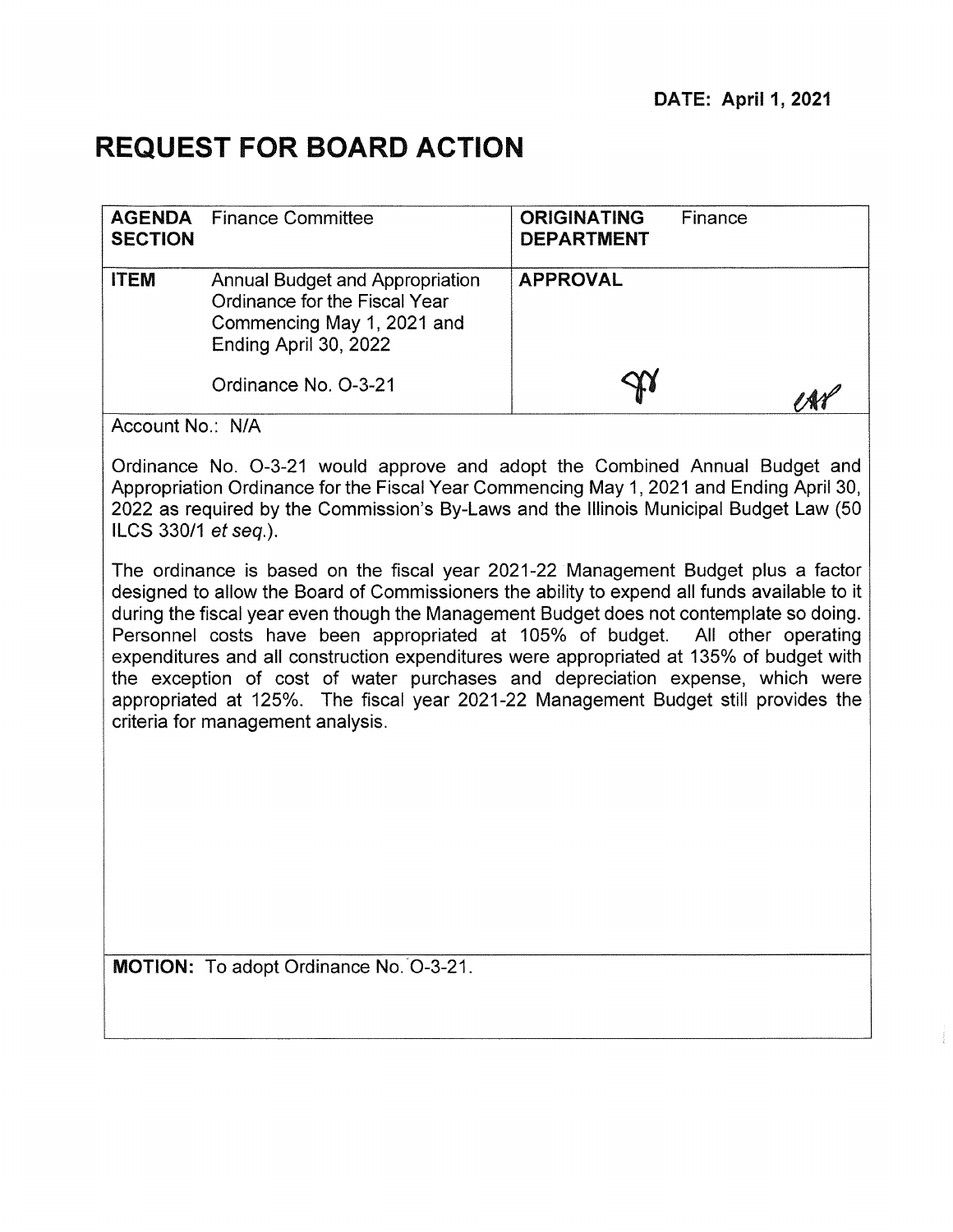## DuPAGE WATER COMMISSION

### ORDINANCE NO. 0-3-21

### ANNUAL BUDGET AND APPROPRIATION ORDINANCE FOR THE FISCAL YEAR COMMENCING MAY 1, 2021 AND ENDING APRIL 30, 2022

BE IT ORDAINED by the Board of Commissioners of the DuPage Water Commission, Counties of DuPage, Cook, Will, and Kane Illinois, as follows:

SECTION ONE: That the following sums are authorized by law and the same are hereby appropriated for the Water Fund, the Revenue Bond Construction Fund, the Corporate Fund and the Arbitrage Rebate Fund of the DuPage Water Commission, for the objects and purposes hereinafter specified during the fiscal year commencing May 1, 2021 and ending April 30, 2022 and that the sums of money hereinafter set forth are deemed necessary to defray all necessary expenses and liabilities of the DuPage Water Commission for said period:

Ordinance No. 0-3-21 DU PAGE WATER COMMISSION BUDGET AND APPROPRIATION ORDINANCE MAY 1 2021 TO APRIL 30, 2022 BUDGET/ APPROPRIATION ACCT# ACCOUNT TITLE AMOUNT AMOUNT WATER FUND RESOURCES 01-511000 OPERATIONS & MAINTENANCE PAYMENTS 125,276,568 01-511000 01-512000 FIXED COST PAYMENTS - 01-513000 SUBSEQUENT CUSTOMER RATE DIFFERENTIAL 01-514000 EMERGENCY WATER SERVICE **Example 2008** 20,725 01-530000 SALES TAXES - 01-581000 INTEREST INCOME FROM INVESTMENTS 01-590000 OTHER INCOME TOTAL WATER FUND REVENUES 128,981,225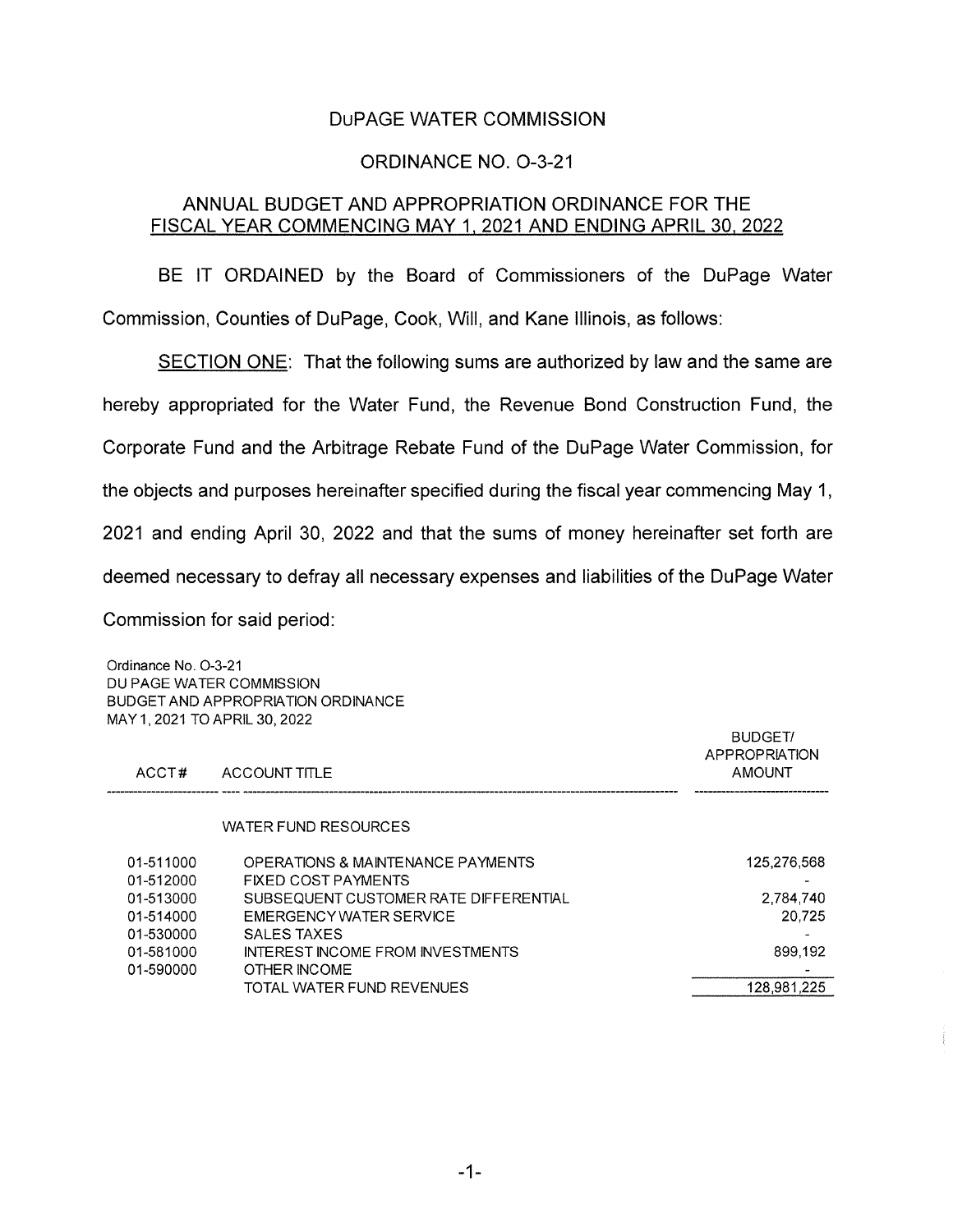#### WATER FUND EXPENDITURES

| 01-234000                    | REVENUE BOND PRINCIPAL PAYMENTS                                          | 0                    |
|------------------------------|--------------------------------------------------------------------------|----------------------|
| 01-232200                    | CAPITAL LEASE PRINCIPAL PAYMENTS                                         | 0                    |
| 01-60-611000                 | SALARIES OF COMMISSION PERSONNEL                                         | 4,679,766            |
| 01-60-612000<br>01-60-613000 | PERSONNEL - PENSION, INSURANCE AND TAXES                                 | 1,967,871<br>178,290 |
| 01-60-619000                 | PERSONNEL - TRAINING, DEVELOPMENT AND TRAVEL<br>OTHER PERSONNEL EXPENSES | 33,915               |
| 01-60-621000                 | <b>WATER CONSERVATION</b>                                                | 28,350               |
| 01-60-623000                 | COST OF INVESTMENT FEES AND BANK CHARGES                                 | 175,500              |
| 01-60-625000                 | LEGAL SERVICES AND NOTICES                                               | 276,075              |
| 01-60-626000                 | <b>AUDIT SERVICES</b>                                                    | 41,850               |
| 01-60-628000                 | <b>CONSULTING SERVICES</b>                                               | 408,645              |
| 01-60-629000                 | CONTRACTUAL SERVICES                                                     | 1,120,770            |
| 01-60-640000                 | <b>INSURANCE COVERAGES</b>                                               | 1,057,455            |
| 01-60-651000                 | OCCUPANCY COSTS                                                          | 333,126              |
| 01-60-652000                 | OFFICE SUPPLIES AND PUBLICATIONS                                         | 55,338               |
| 01-60-653000                 | PRINTING AND POSTAGE EXPENSES                                            | 17,888               |
| 01-60-654000                 | PROFESSIONAL DUES                                                        | 33,217               |
| 01-60-655000                 | COST OF REPAIRS AND MAINT. OF OFFICE EQUIPMENT                           | 18,387               |
| 01-60-656000                 | REPAIRS AND MAINTENANCE OF BUILDINGS                                     | 306,450              |
| 01-60-658000                 | <b>COMPUTER SOFTWARE</b>                                                 | 61,020               |
| 01-60-659000                 | SOFTWARE MAINTENANCE                                                     | 191,025              |
| 01-60-659100                 | OTHER ADMINISTRATIVE EXPENSES                                            | 16,065               |
| 01-60-661100                 | <b>COST OF WATER PURCHASES</b>                                           | 136,741,106          |
| 01-60-661200                 | ELECTRIC UTILITY EXPENSES                                                | 2,768,850            |
| 01-60-661300                 | PURCHASE OF WATER CHEMICALS                                              | 68,850               |
| 01-60-661400                 | COST OF WATER TESTING                                                    | 58,725               |
| 01-60-662000                 | PUMP STATION OPERATIONS                                                  | 630,882              |
| 01-60-663000                 | COST OF REPAIRS AND MAINTENANCE OF PIPELINES                             | 2,161,485            |
| 01-60-664000                 | COST OF REPAIRS AND MAINT. OF VEHICLES & EQUIPMENT                       | 136,350              |
| 01-60-680000                 | LAND AND RIGHT-OF-WAY ACQUISITION COSTS                                  | 20,858               |
| 01-60-685000                 | COST OF FURNITURE & EQUIPMENT PURCHASES                                  | 220,050              |
| 01-60-686000                 | COST OF MOTOR VEHICLES PURCHASES                                         | 310,500              |
| 01-60-690000                 | <b>DEPRECIATION EXPENSES</b>                                             | 13,202,500           |
| 01-60-700000                 | <b>COMMISSION CAPITAL PROJECTS</b>                                       | 36,382,500           |
| 01-60-798000                 | COST OF CAPITALIZED FIXED ASSETS                                         | 0                    |
| 01-60-799000                 | <b>CONTINGENCY</b>                                                       | 124,647,177          |
|                              | TOTAL WATER FUND EXPENDITURES                                            | 328,350,835          |
|                              | WATER FUND REVENUE OVER (UNDER) EXPENDITURES                             | (199, 369, 610)      |
|                              | ESTIMATED AVAILABLE WATER FUND BALANCES 05/01/2021                       | 199,369,610          |
|                              | AVAILABLE WATER FUND BALANCES 04/30/2022                                 | 0                    |
|                              | ESTIMATED AVAILABLE WATER FUND BALANCES                                  | 05/01/21             |
|                              | Cash and Cash Equivalents                                                | 35,697,452           |
|                              | Investments                                                              | 173,488,440          |
|                              | Accounts Payable                                                         | (9,816,282)          |
|                              | TOTAL ESTIMATED AVAILABLE WATER FUND BALANCES                            | 199,369,610          |

 $\bar{z}$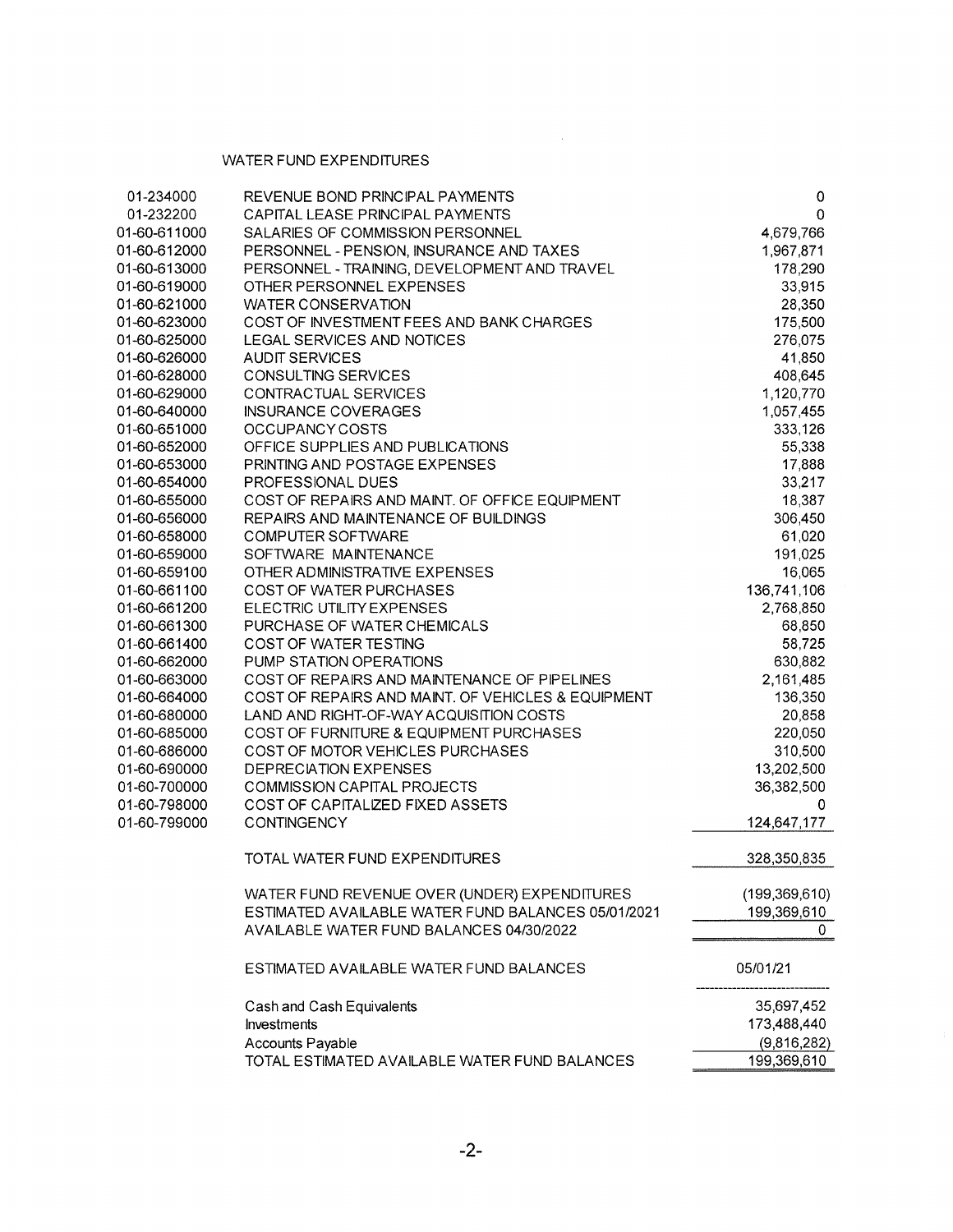SECTION TWO: This Ordinance shall be in full force and effect from and after its adoption.

SECTION THREE: This Ordinance shall be available for public inspection at the office of the DuPage Water Commission.

AYES:D. Bouckaert, J. Broda, J. Fennell, R. Gans, P. Gustin, D. Novotny, J. Pruyn, K. Rush, D. Russo, P. Suess, and J. Zay

NAYS: None

ABSENT: J. Healy and F. Saverino

ADOPTED this  $15$  day of  $(4)$ 

ATTESF Clerk

airm

Board/Ordinances/2021/O-3-21.doc

(SEAL)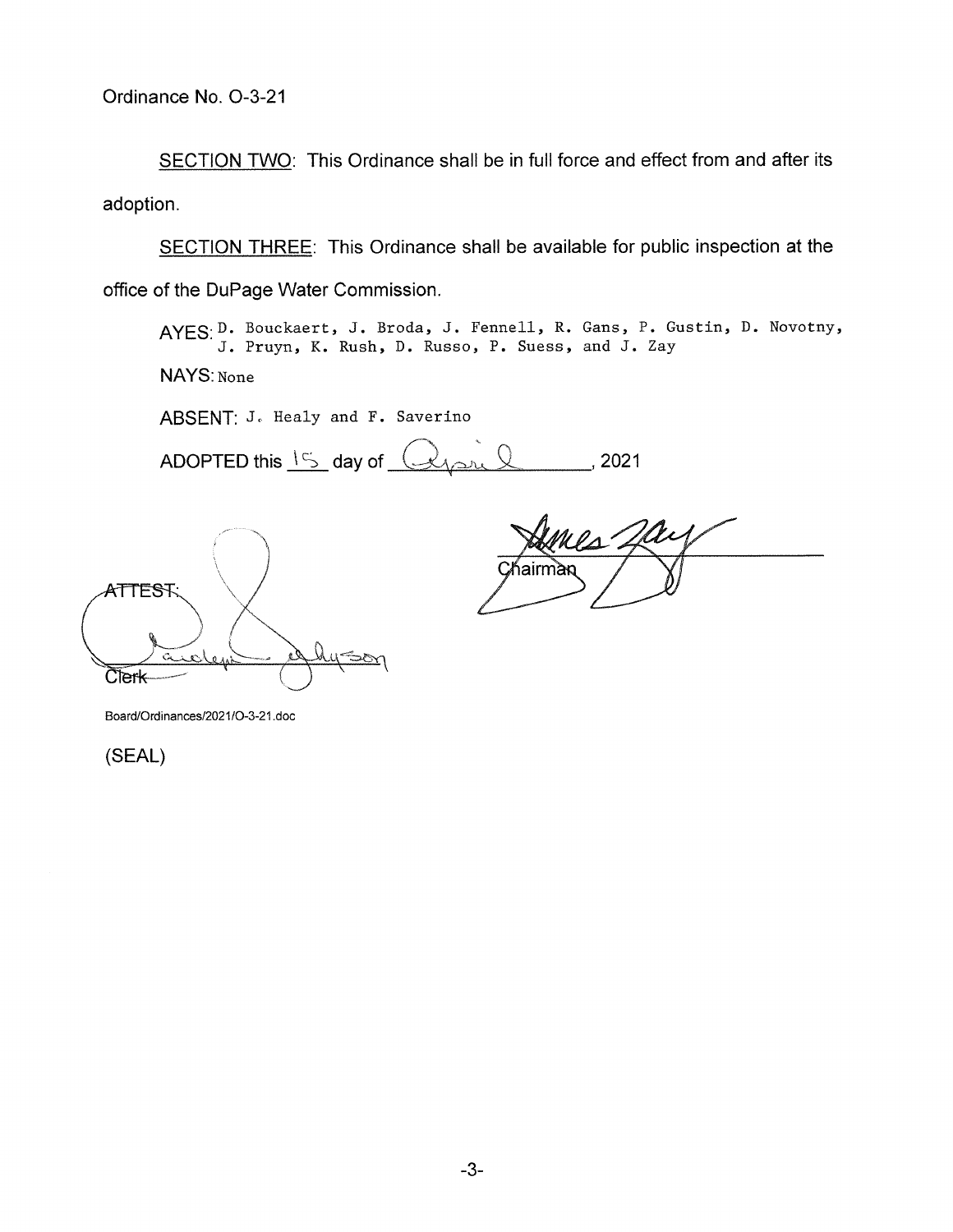STATE OF ILLINOIS  $)$  SS COUNTY OF COOK )

**CERTIFICATION** 

I, the undersigned, do hereby certify that I am the duly qualified Clerk of the DuPage Water Commission, Counties of DuPage, Cook, Will, and Kane, Illinois, and as such Clerk, I am the keeper of the official journal of proceedings, books, records, minutes, and files of the DuPage Water Commission and of the Board of Commissioners thereof.

I do further certify that the attached is a full, true and complete copy of Ordinance No. 0-3-21: Annual Budget and Appropriation Ordinance for the Fiscal Year Commencing May 1, 2021 and Ending April 30, 2022.

IN WITNESS WHEREOF, I have hereunto affixed my official signature and the corporate seal of the DuPage Water Commission this  $\frac{e^{4kx}}{2}$  day of  $Q^2$ 

lysor Carolyn Johnson **Clerk** 

(SEAL)